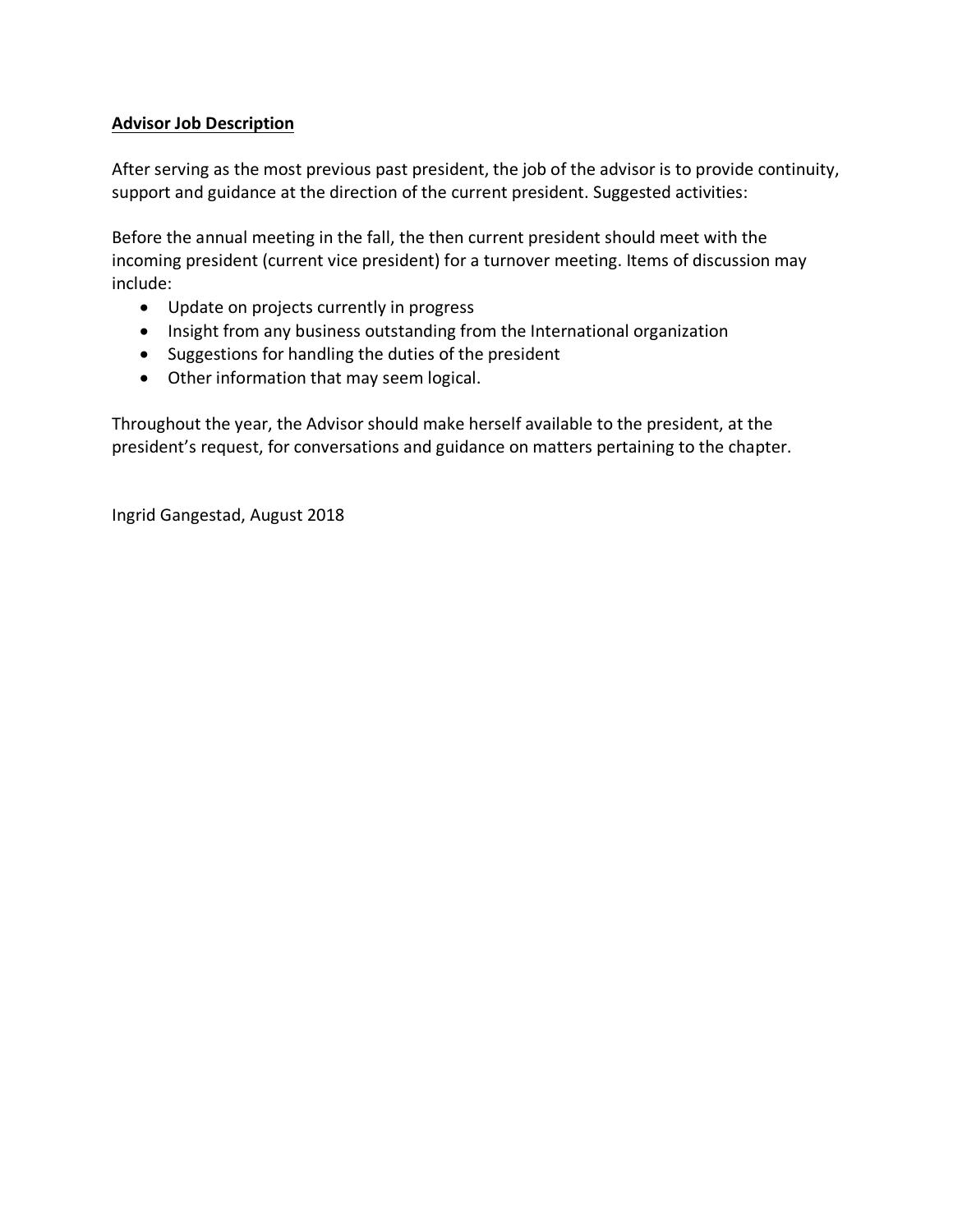## **Fund Raising Administrative Chair Person**

For 2017-2018 and 2018-2019, the duties of the Fund Raising Chairmanship are shared among 3 people. Two of the chairs are acting as external organizers to solicit and secure the chefs, liquor vendors, food and beverage donors, and media. The job of the Administrative Chair Person is to:

- Schedule committee meetings among the 3 chairs, among committee chairs and among all participating Dames in the event.
- Find locations for meetings.
- Communicate continually throughout the planning of Dame It! to the membership about involvement needed, ticket sales, solicitation required, etc. This is written by the chairperson but delivered to the entire chapter via the Administrative Assistant.
- Work with venue to finalize contract, make payments, request support, supplies, etc. from venue.
- Schedule meeting(s) with venue and committee chairs and members to understand the space and how to use it.
- Gather new ideas to improve Dame It!
- Schedule recap meeting after event to figure out best practices and improvements for another year.

Ingrid Gangestad, August 2018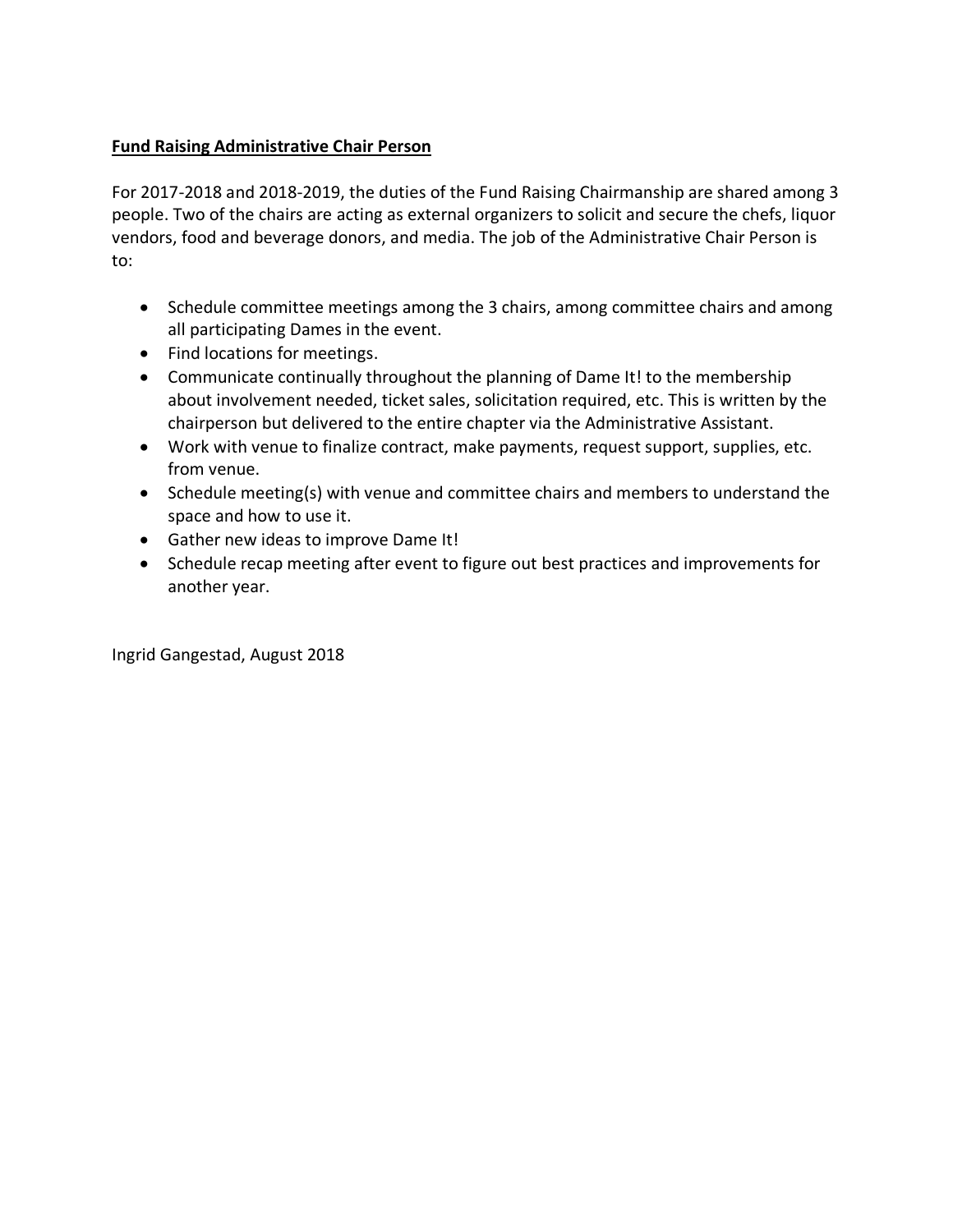## **Dame It! Rental Committee**

Dame It! requires a variety of rental needs that can be easily done by one person and performing the duties almost completely independently. These include: Review any suggestions from previous years.

- Connect with Venue to find out if they provide any rental items free of charge.
- Determine if it makes more sense to use venue's rental company or if it is possible to use someone else. (The admin fee will be added to everything from the venue's rental company.) In 2018, it made sense to rent tables from the venue and have them delivered and set up rather than trying to do it ourselves. However, it made much more sense to rent linens from an online source and handle that independently.)
- Work out a budget before committing to any of the rental items and talk with over with the overall chairs. This would also be a time to check and double check that we have the items we need. Usually you can add to a rental order without a problem, but taking items away may result in a restocking fee or inconvenience fee.
- Work with Overall Co-Chairs to find out how many vendors will be participating. In the past, the following have been provided:
- Each chef received:
	- o 6'x30" table with floor-draped black tablecloth
	- o 6'x18" table with floor-draped black tablecloth
- Each liquor vendor received
	- o 6' table with floor-draped black tablecloth
- Silent Auction
	- $\circ$  8'x27" tables with floor-draped black tablecloths (number of tables determined by SA committee and what space allows)
- Glassware
	- o 300 10-oz wine glasses (could be smaller due to smaller pours)
	- o 300 hi- or low-balls for cocktails
- Other
	- $\circ$  10 30" round high top tables with 120" round black tableclothes
	- $\circ$  5 30" round low top tables with 90" round black tablecloths
	- o Tray jacks
	- o Folding chairs
	- o Easels